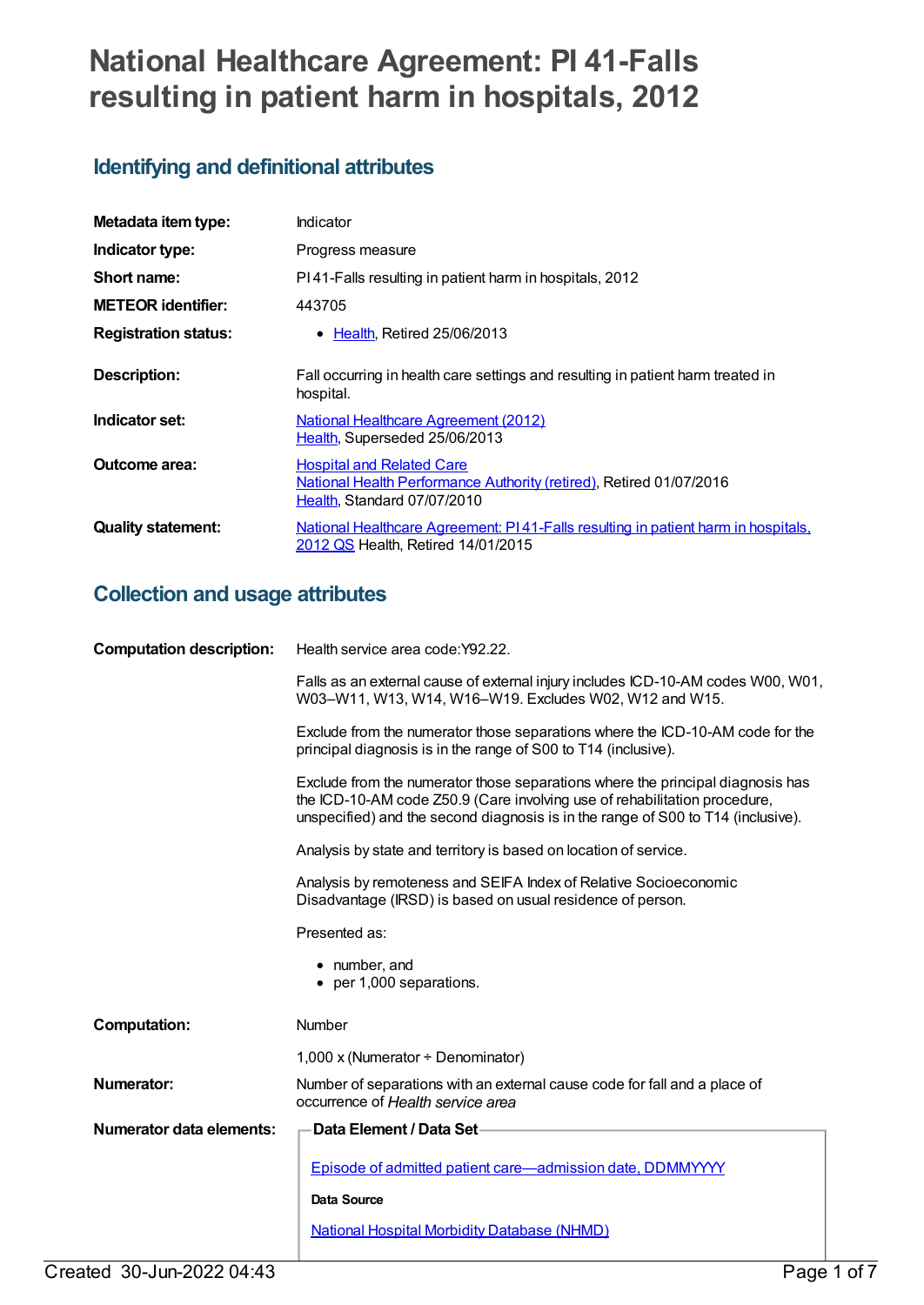#### **NMDS / DSS**

#### [Admitted](https://meteor.aihw.gov.au/content/374205) patient care NMDS 2009-10

**Guide for use**

Data source type: Administrative by-product data

#### **Data Element / Data Set**

Episode of admitted patient [care—separation](https://meteor.aihw.gov.au/content/270025) date, DDMMYYYY

**Data Source**

National Hospital Morbidity [Database](https://meteor.aihw.gov.au/content/394352) (NHMD)

**NMDS / DSS**

[Admitted](https://meteor.aihw.gov.au/content/374205) patient care NMDS 2009-10

**Guide for use**

Data source type: Administrative by-product data

#### **Data Element / Data Set**

[Person—person](https://meteor.aihw.gov.au/content/290046) identifier, XXXXXX[X(14)]

**Data Source**

National Hospital Morbidity [Database](https://meteor.aihw.gov.au/content/394352) (NHMD)

**NMDS / DSS**

[Admitted](https://meteor.aihw.gov.au/content/374205) patient care NMDS 2009-10

**Guide for use**

Data source type: Administrative by-product data

#### **Data Element / Data Set**

Episode of admitted patient [care—condition](https://meteor.aihw.gov.au/content/354816) onset flag, code N

**Data Source**

National Hospital Morbidity [Database](https://meteor.aihw.gov.au/content/394352) (NHMD)

**NMDS / DSS**

[Admitted](https://meteor.aihw.gov.au/content/374205) patient care NMDS 2009-10

**Guide for use**

Data source type: Administrative by-product data

#### **Data Element / Data Set**

Episode of [care—additional](https://meteor.aihw.gov.au/content/356587) diagnosis, code (ICD-10-AM 6th edn) ANN{.N[N]}

**Data Source**

National Hospital Morbidity [Database](https://meteor.aihw.gov.au/content/394352) (NHMD)

**NMDS / DSS**

[Admitted](https://meteor.aihw.gov.au/content/374205) patient care NMDS 2009-10

**Guide for use**

Data source type: Administrative by-product data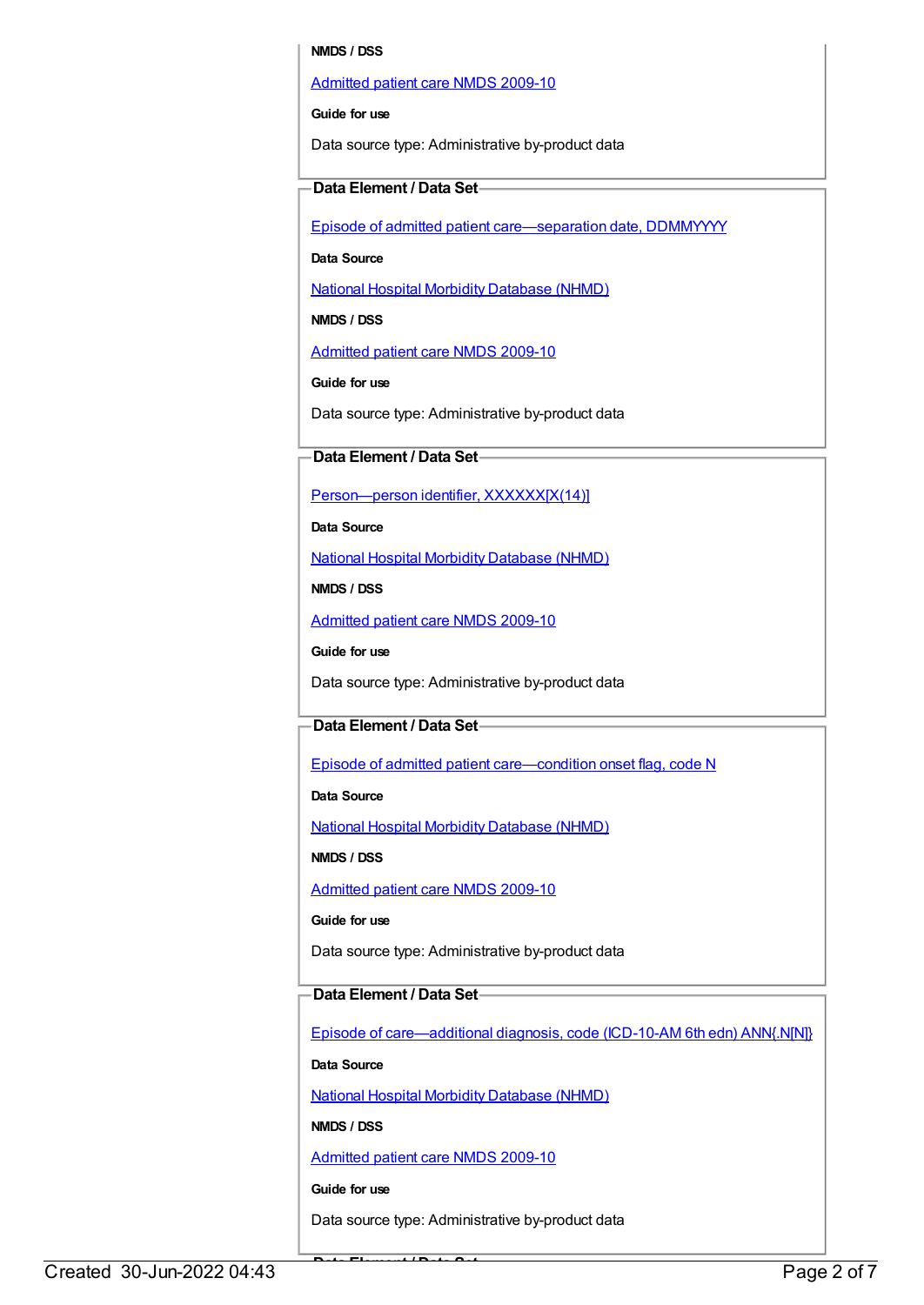#### **Data Element / Data Set**

Episode of [care—principal](https://meteor.aihw.gov.au/content/361034) diagnosis, code (ICD-10-AM 6th edn) ANN{.N[N]}

#### **Data Source**

National Hospital Morbidity [Database](https://meteor.aihw.gov.au/content/394352) (NHMD)

**NMDS / DSS**

[Admitted](https://meteor.aihw.gov.au/content/374205) patient care NMDS 2009-10

**Guide for use**

Data source type: Administrative by-product data

#### **Data Element / Data Set**

Injury [event—place](https://meteor.aihw.gov.au/content/361677) of occurrence, code (ICD-10-AM 6th edn) ANN{.N[N]}

**Data Source**

National Hospital Morbidity [Database](https://meteor.aihw.gov.au/content/394352) (NHMD)

**NMDS / DSS**

[Admitted](https://meteor.aihw.gov.au/content/374205) patient care NMDS 2009-10

**Guide for use**

Data source type: Administrative by-product data

### **Data Element / Data Set**

Injury [event—external](https://meteor.aihw.gov.au/content/361926) cause, code (ICD-10-AM 6th edn) ANN{.N[N]}

**Data Source**

National Hospital Morbidity [Database](https://meteor.aihw.gov.au/content/394352) (NHMD)

**NMDS / DSS**

[Admitted](https://meteor.aihw.gov.au/content/374205) patient care NMDS 2009-10

**Guide for use**

Data source type: Administrative by-product data

**Denominator:** Total number of hospital separations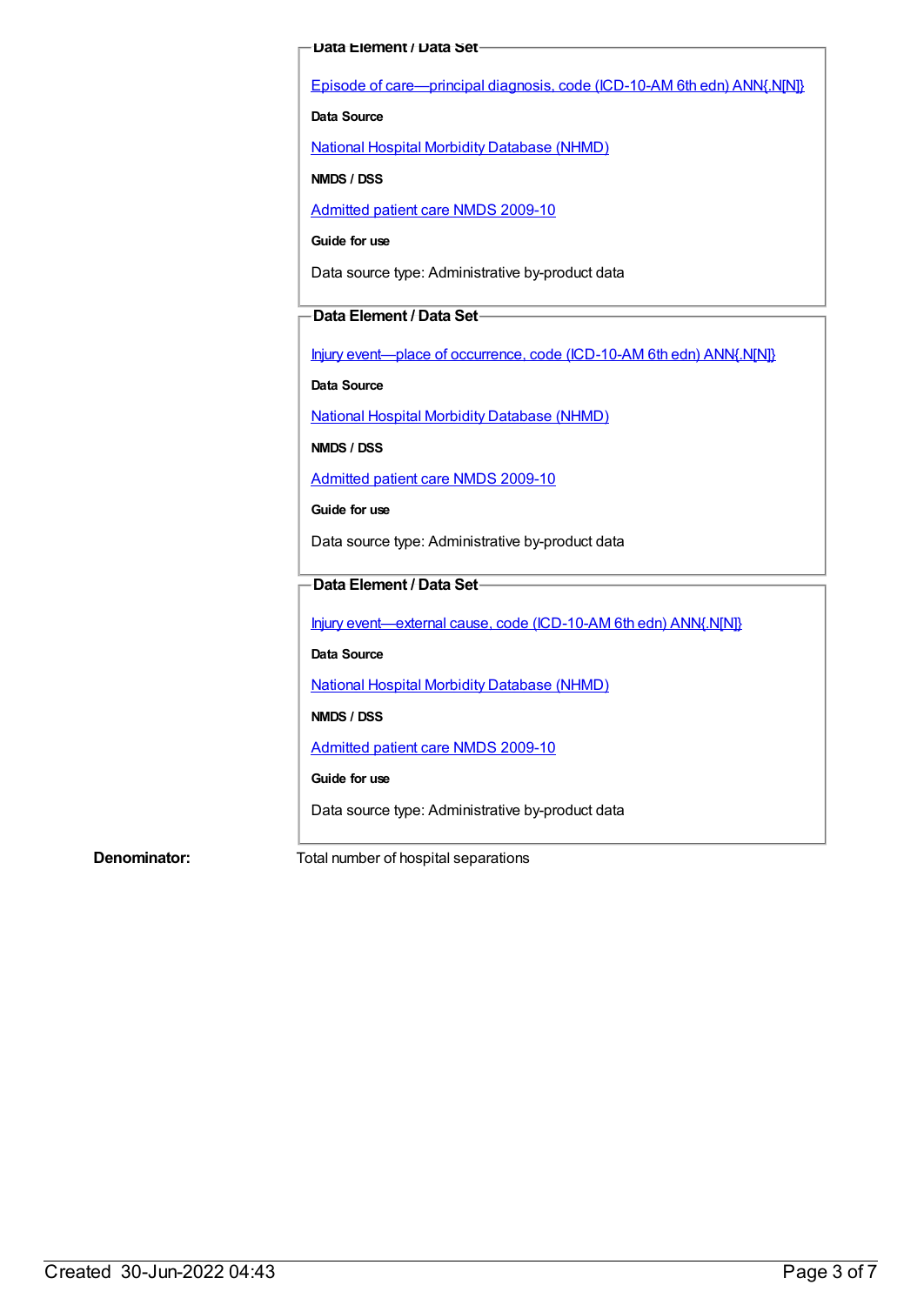| Denominator data<br>elements: | Data Element / Data Set-                                                                                                                                   |
|-------------------------------|------------------------------------------------------------------------------------------------------------------------------------------------------------|
|                               | Episode of admitted patient care-admission date, DDMMYYYY                                                                                                  |
|                               | <b>Data Source</b>                                                                                                                                         |
|                               | <b>National Hospital Morbidity Database (NHMD)</b>                                                                                                         |
|                               | NMDS / DSS                                                                                                                                                 |
|                               | <b>Admitted patient care NMDS 2009-10</b>                                                                                                                  |
|                               | Guide for use                                                                                                                                              |
|                               | Data source type: Administrative by-product data                                                                                                           |
|                               | Data Element / Data Set-                                                                                                                                   |
|                               | Episode of admitted patient care-separation date, DDMMYYYY                                                                                                 |
|                               | <b>Data Source</b>                                                                                                                                         |
|                               | <b>National Hospital Morbidity Database (NHMD)</b>                                                                                                         |
|                               | NMDS / DSS                                                                                                                                                 |
|                               | Admitted patient care NMDS 2009-10                                                                                                                         |
|                               | Guide for use                                                                                                                                              |
|                               | Data source type: Administrative by-product data                                                                                                           |
| Disaggregation:               | 2009-10-Nationally, by SEIFA Index of Relative Socioeconomic<br>Disadvantage (IRSD) deciles                                                                |
|                               | 2009-10-State and territory, by:                                                                                                                           |
|                               | • hospital sector<br>• Indigenous status<br>• remoteness (Australian Standard Geographic Classification Remoteness<br>Structure)<br>• SEIFA IRSD quintiles |

Some disaggregations may result in numbers too small for publication. National disaggregation by Indigenous status will be based on data only from jurisdictions for which the quality of Indigenous identification is considered acceptable.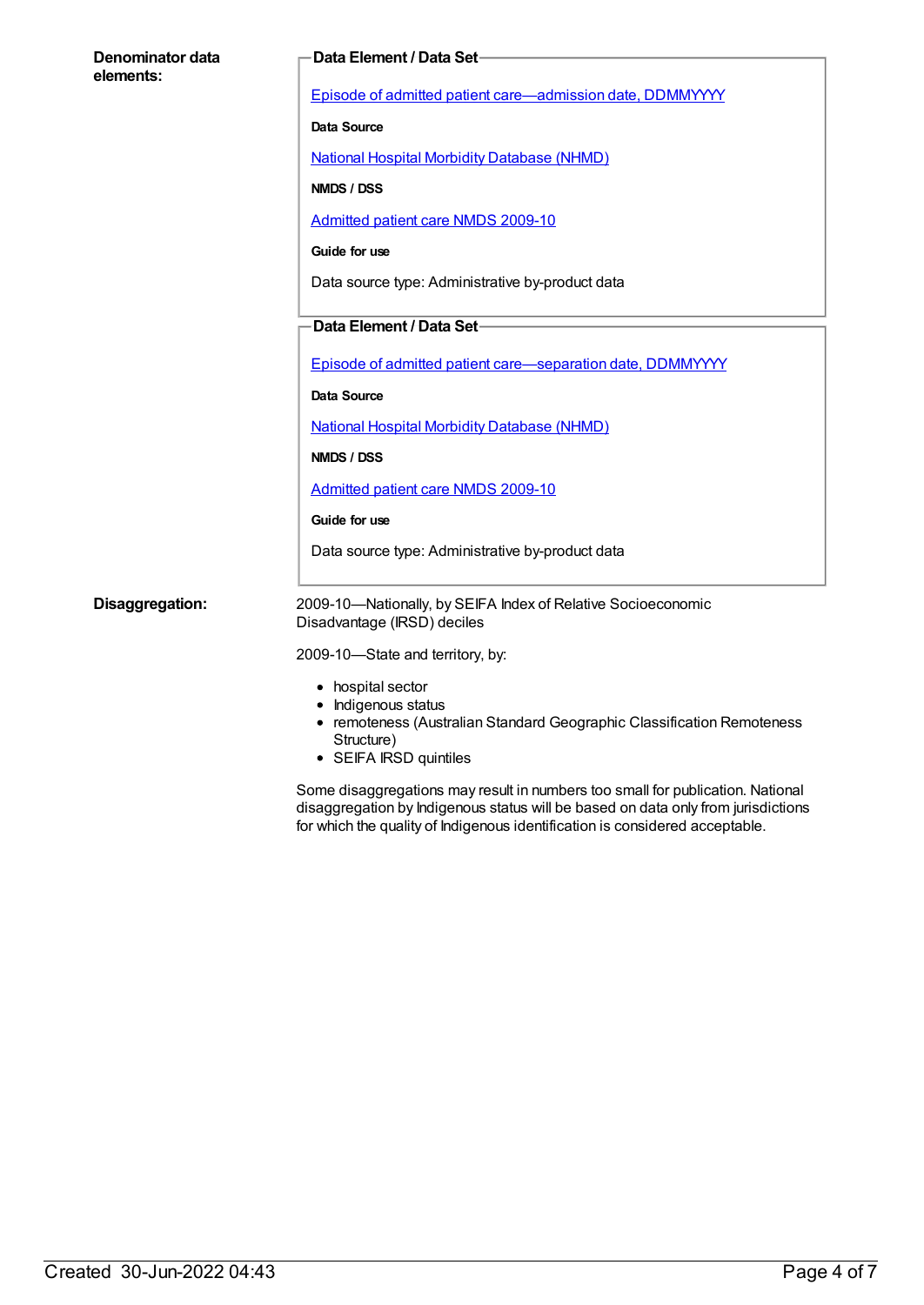#### **Disaggregation data elements:**

#### **Data Element / Data Set**

[Establishment—Australian](https://meteor.aihw.gov.au/content/269941) state/territory identifier, code N

**Data Source**

National Hospital Morbidity [Database](https://meteor.aihw.gov.au/content/394352) (NHMD)

**NMDS / DSS**

[Admitted](https://meteor.aihw.gov.au/content/374205) patient care NMDS 2009-10

#### **Guide for use**

Data source type: Administrative by-product data Used for disaggregation by state/territory (public and private hospitals)

#### **Data Element / Data Set**

[Establishment—sector,](https://meteor.aihw.gov.au/content/269977) code N

**Data Source**

National Hospital Morbidity [Database](https://meteor.aihw.gov.au/content/394352) (NHMD)

**NMDS / DSS**

[Admitted](https://meteor.aihw.gov.au/content/374205) patient care NMDS 2009-10

**Guide for use**

Data source type: Administrative by-product data

#### **Data Element / Data Set**

Person-Indigenous status, code N

**Data Source**

National Hospital Morbidity [Database](https://meteor.aihw.gov.au/content/394352) (NHMD)

**NMDS / DSS**

[Admitted](https://meteor.aihw.gov.au/content/374205) patient care NMDS 2009-10

**Guide for use**

Data source type: Administrative by-product data

#### **Data Element / Data Set**

[Person—area](https://meteor.aihw.gov.au/content/377103) of usual residence, geographical location code (ASGC 2008) **NNNNN** 

**Data Source**

National Hospital Morbidity [Database](https://meteor.aihw.gov.au/content/394352) (NHMD)

**NMDS / DSS**

[Admitted](https://meteor.aihw.gov.au/content/374205) patient care NMDS 2009-10

#### **Guide for use**

Data source type: Administrative by-product data Used for disaggregation by remoteness area and SEIFA IRSD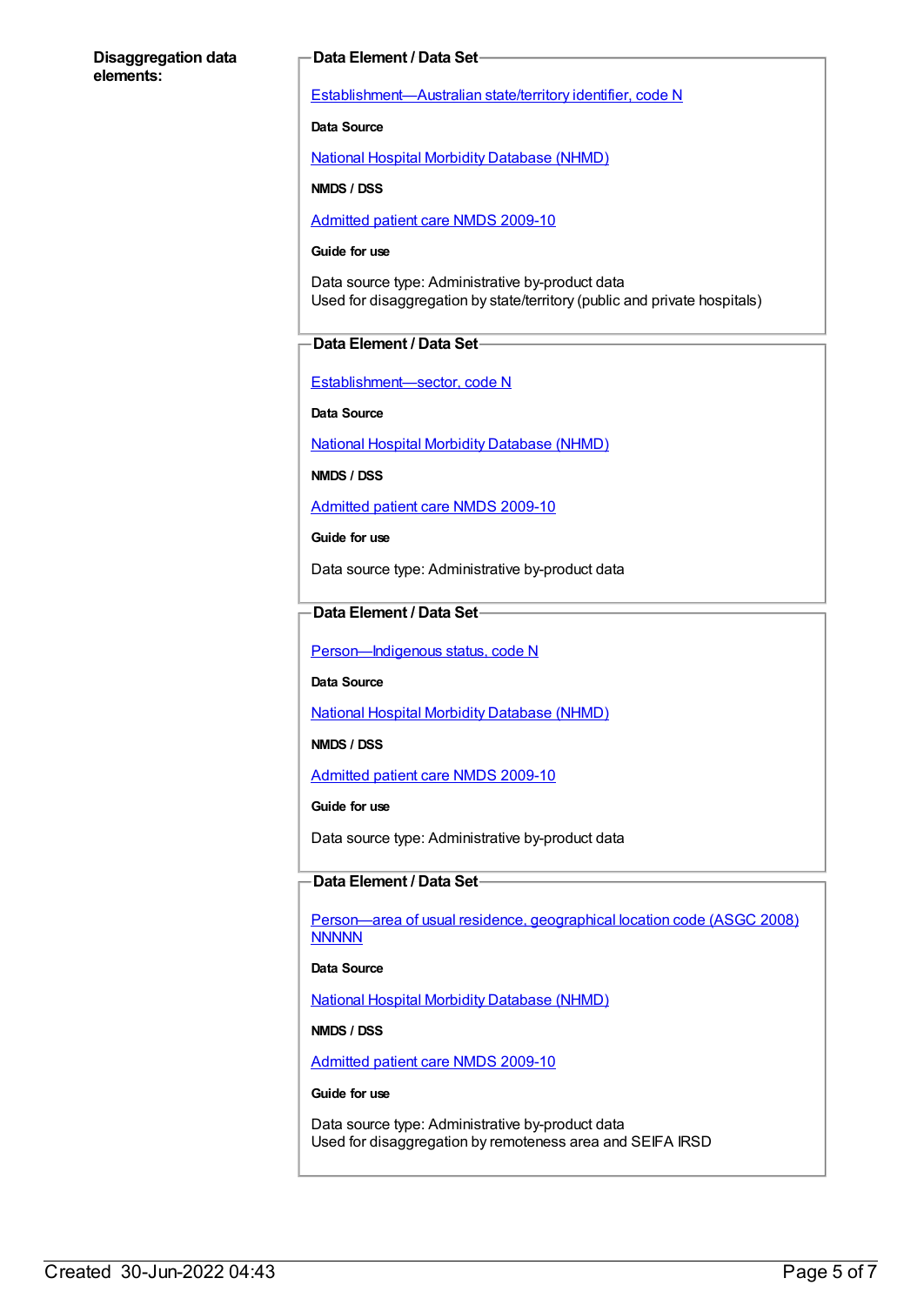**Comments:** Most recent data available for 2012 CRC report: 2009–10

The scope of the National Hospital Morbidity Database (NHMD) is episodes of care for admitted patients in essentially all hospitals in Australia, including public and private acute and psychiatric hospitals, free-standing day hospital facilities, alcohol and drug treatment hospitals and dental hospitals.

## **Representational attributes**

| Rate    |
|---------|
| Real    |
| Episode |
| N N     |
|         |

## **Indicator conceptual framework**

| Framework and | <b>Safety</b> |
|---------------|---------------|
| dimensions:   |               |

## **Data source attributes**

**Data sources: Data Source** National Hospital Morbidity [Database](https://meteor.aihw.gov.au/content/394352) (NHMD) **Frequency** Annual **Data custodian** Australian Institute of Health and Welfare

## **Accountability attributes**

| <b>Reporting requirements:</b>                                                   | National Healthcare Agreement              |
|----------------------------------------------------------------------------------|--------------------------------------------|
| <b>Organisation responsible</b><br>for providing data:                           | Australian Institute of Health and Welfare |
| <b>Further data development / Specification: Interim</b><br>collection required: |                                            |

**Source and reference attributes**

## **Relational attributes**